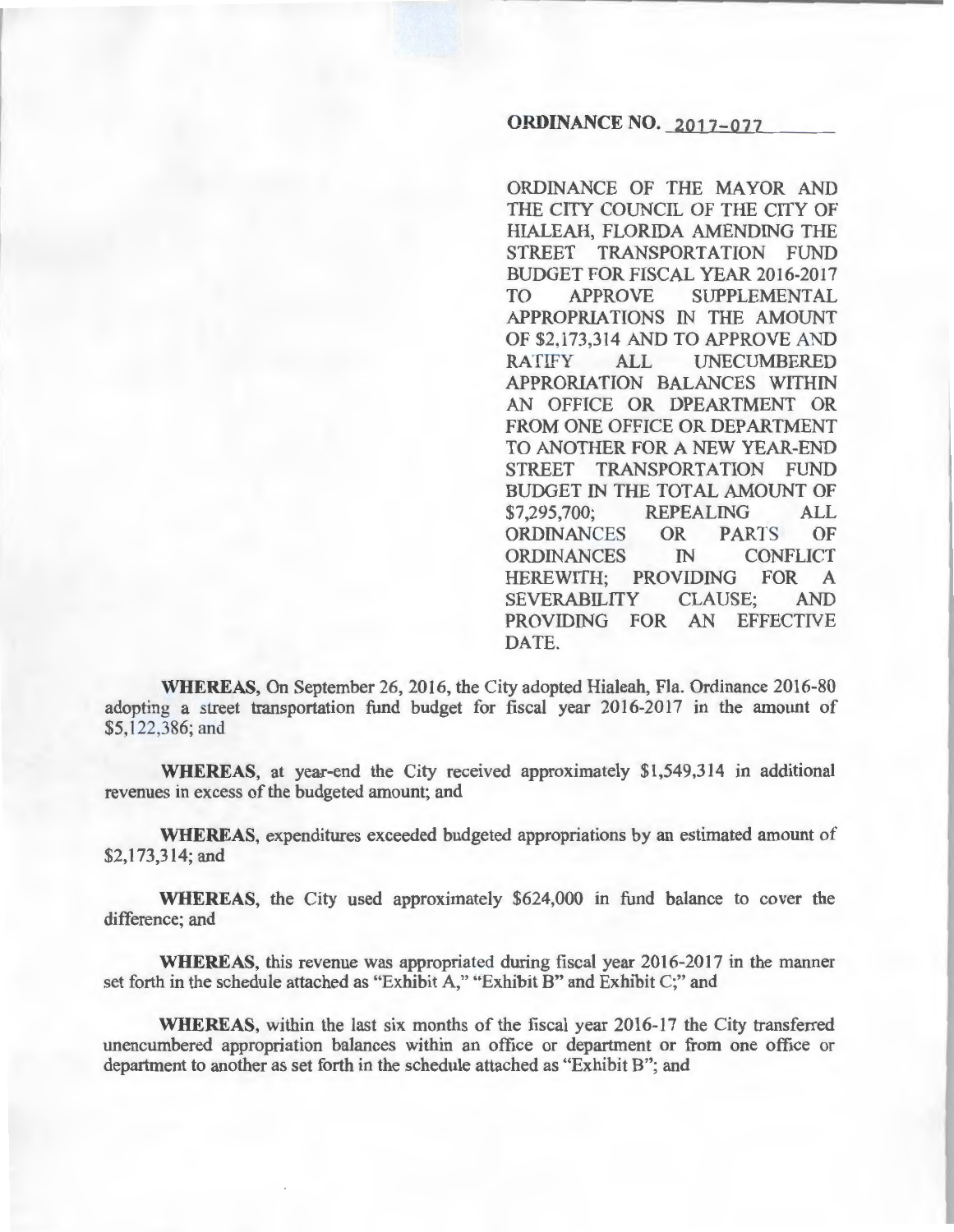### Ordinance No. 2017-077 Page 2

**WHEREAS,** pursuant to Florida Statutes Section 166.241(4), the governing body of a municipality may amend a budget within sixty days following the end of the fiscal year; and

**WHEREAS,** the City now wishes to amend its fiscal year 2016-2017 Streets Transportation Fund budget accordingly.

NOW, THEREFORE, BE IT ORDAINED BY THE MAYOR AND CITY COUNCIL OF THE CITY OF HIALEAH, FLORIDA, THAT:

**Section 1:** The Street Transportation Fund Budget for the City of Hialeah, Florida, for the Fiscal Year 2016-2017, approved and adopted by Hialeah, Fla. Ordinance No. 2016-80 (September 26, 2016) is hereby amended to approve and ratify supplemental appropriations in the amount of \$2, 173,314 and to approve and ratify all unencumbered appropriation balances within an office or department or from one office or department to another for a new year-end total Street Transportation Fund Budget in an amount of \$7,295,700. All appropriations within an office or department or from one office or department to another and all supplemental appropriations for Fiscal Year 2016-2017, not previously approved by Council, are hereby approved, confirmed and ratified.

#### **Section 2: Repeal of Ordinances in Conflict.**

All ordinances or parts of ordinances in conflict herewith are hereby repealed to the extent of such conflict.

### **Section 3: Severability Clause.**

If any phrase, clause, sentence, paragraph or section of this ordinance shall be declared invalid or unconstitutional by the judgment or decree of a court of competent jurisdiction, such invalidity or unconstitutionality shall not affect any of the remaining phrases, clauses, sentences, paragraphs or sections of this ordinance.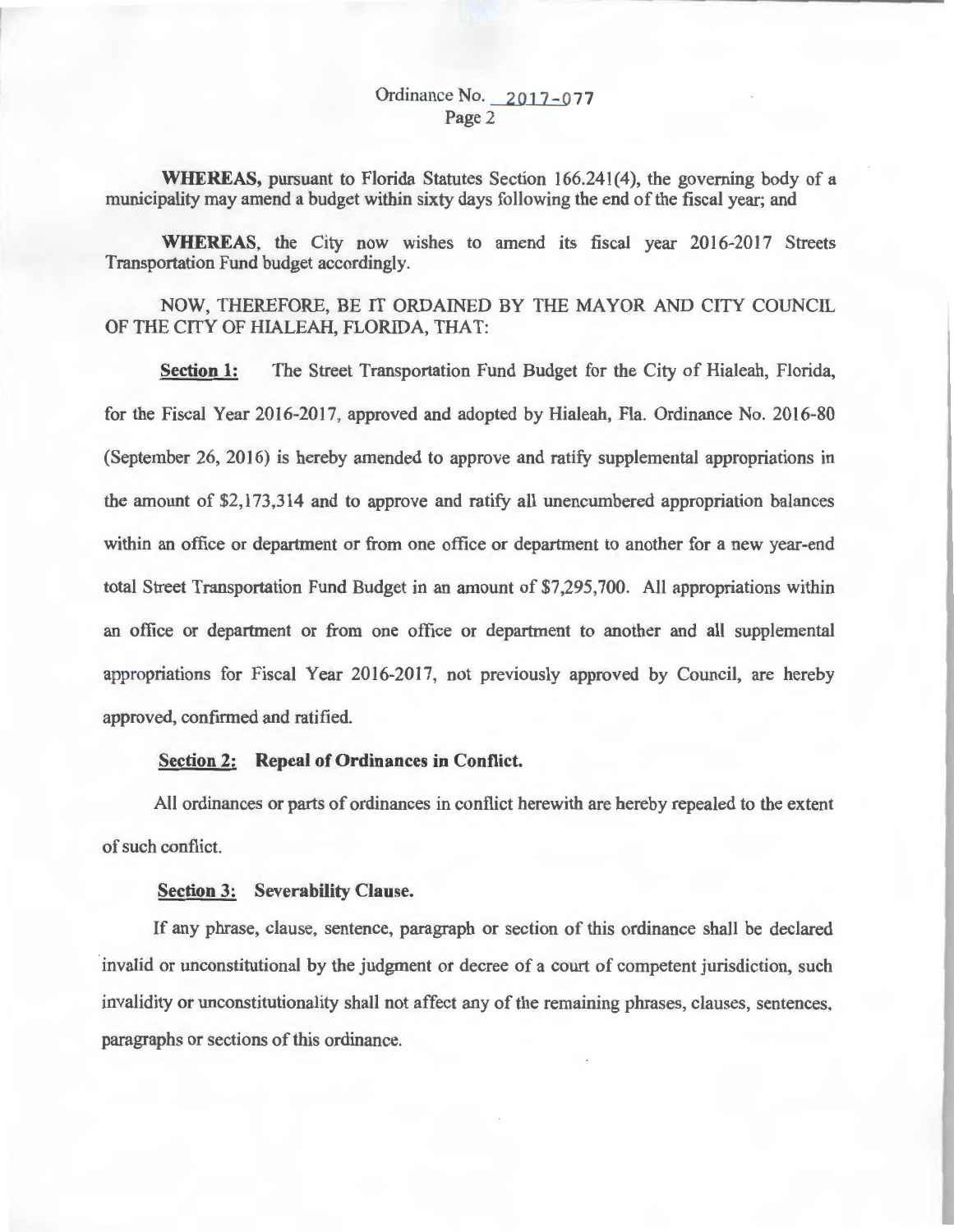

### **Section 4: Effective Date.**

This ordinance shall become effective when passed by the City Council and signed by the Mayor or at the next regularly scheduled City Council meeting, if the Mayor's signature is withheld or if the City Council overrides the Mayor's veto.

PASSED and ADOPTED this 28 day of November 3017.

THE FOREGOING ORDINANCE OF THE CITY OF HIALEAH WAS PUBLISHED IN ACCORDANCE WITH THE PROVISIONS OF FLORIDA STATUTE 166.041 PRIOR TO FINAL READING.

Attest:

Visitand asals-Muñoz Council President ember 2017. Approved on this day of Lee

Mayor Carlos Hernandez

Ordinance was adopted by a (5-0-2) vote with Councilmembers, Caragol, Zogby, Cue-Fuente and Casáls-Muñoz voting "Yes". Councilmember Hernandez and Garcia-Martinez absent.

Marbelys Fatjo, City Clerk

Approved as to form and legal sufficiency:

Lorena Bravo, City Attorney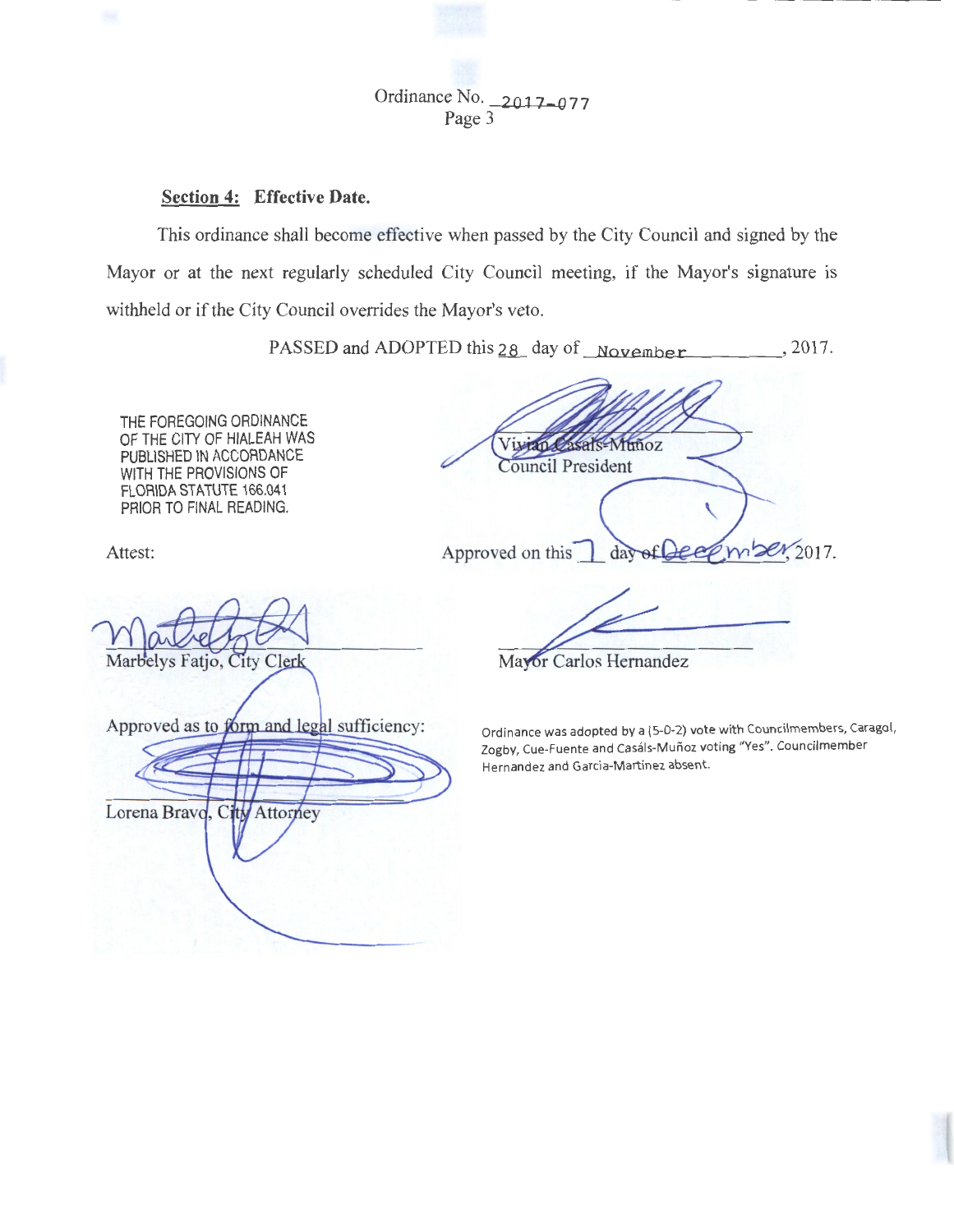# **EXHIBIT A STREETS TRANSPORTATION FUND**

|                                      | <b>FY 2017</b>         | <b>FY 2017</b>    |
|--------------------------------------|------------------------|-------------------|
| <b>Revenue</b>                       | <b>Original Budget</b> | Projection        |
| <b>Local Option Fuel Tax-6 Cents</b> | 2,847,507              | 3,220,400         |
| <b>From Carryover</b>                | 0                      | 25,000            |
|                                      | 2,847,507              | 3,245,400         |
| <b>Expense</b>                       |                        |                   |
| <b>Local Option Fuel Tax-6 Cents</b> | 2,847,507              | 3,245,400         |
|                                      | <b>FY 2017</b>         | <b>FY 2017</b>    |
|                                      |                        |                   |
| Revenue                              | <b>Original Budget</b> | <b>Projection</b> |
| <b>Local Option Fuel Tax-3 Cents</b> | 1,037,743              | 1,132,100         |
| <b>From Carryover</b>                | 489,136                | 599,000           |
|                                      | 1,526,879              | 1,731,100         |
| <b>Expense</b>                       |                        |                   |
| <b>Local Option Fuel Tax-6 Cents</b> | 1,526,879              | 1,731,100         |
|                                      | <b>FY 2017</b>         | <b>FY 2017</b>    |
| Revenue                              | <b>Original Budget</b> | Projection        |
| <b>CITT Surtax-Infrastructure</b>    | 748,000                | 2,319,200         |
| <b>Expense</b>                       |                        |                   |
| <b>CITT Surtax-Infrastructure</b>    | 748,000                | 2,319,200         |
|                                      | <b>FY 2017</b>         | <b>FY 2017</b>    |
|                                      | <b>Original Budget</b> | <b>Projection</b> |
| <b>Revenue Total</b>                 | 5,122,386              | 7,295,700         |
| <b>Expense Total</b>                 | 5,122,386              | 7,295,700         |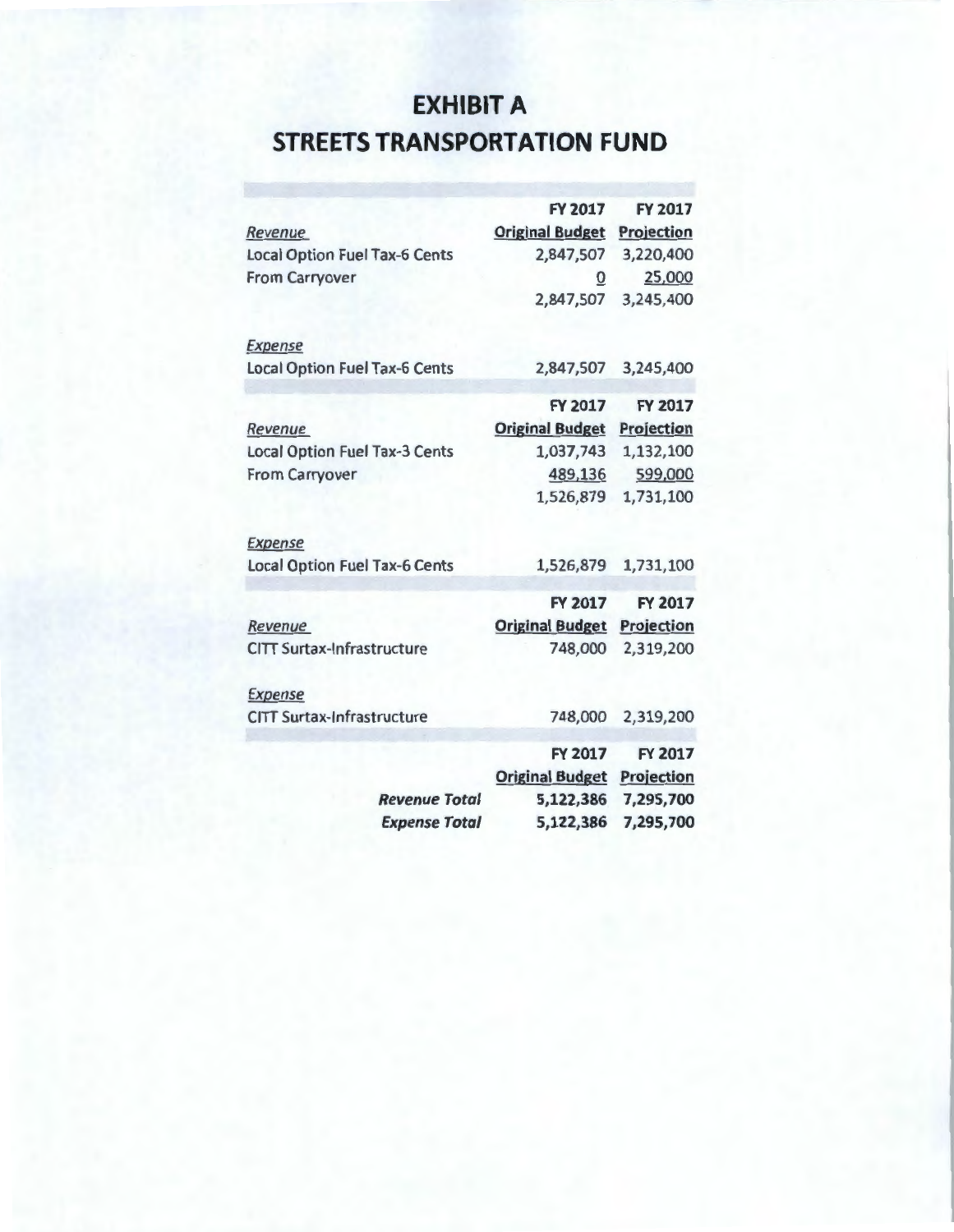## **EXHIBIT B STREET TRANSPORTATION FUND FISCAL YEAR 2016-2017 YEAR END LINE ITEM TRANSFERS**

| <b>DEPARTMENT NAME</b>                | <b>FUND TYPE</b> | DATE<br><b>POSTED</b> | <b>ACCOUNT NAME</b>                 | <b>TOTAL</b><br><b>DEPARTMENT</b><br><b>BUDGET</b> | <b>ADJUSTMENT</b><br><b>AMOUNT</b> | <b>PRECENT</b> | <b>TRANSFERRED FROM</b>         | <b>COMMENTS</b>            |
|---------------------------------------|------------------|-----------------------|-------------------------------------|----------------------------------------------------|------------------------------------|----------------|---------------------------------|----------------------------|
| <b>STREETS</b>                        | SR (101)         |                       | 08/09/17 CAPITAL OUTLAY - EQUIPMENT |                                                    | (12,000.00)                        |                | <b>OTHER OPERATING EXPENSES</b> | TO FUND OTHER EXPENSES     |
|                                       |                  |                       | CONSTRUCTION - DISCRETIONARY        |                                                    | (8,000.00)                         |                |                                 |                            |
|                                       |                  |                       | REPAIR & MAINTENANCE - EQUIPMENT    |                                                    | 20,000.00                          |                |                                 |                            |
| <b>SUBTOTAL</b>                       |                  |                       |                                     |                                                    |                                    | 0.00%          |                                 |                            |
| <b>CITY SURTAX HIALEAH CIRCULATOR</b> | SR (130)         |                       | 08/25/17 OFFICE SUPPLIES            |                                                    | (100.00)                           |                | <b>OTHER OPERATING EXPENSES</b> | <b>FUND OTHER EXPENSES</b> |
|                                       |                  |                       | MISCELLANEOUS EXPENSE               |                                                    | 100.00                             |                |                                 |                            |
|                                       |                  |                       | 04/04/017 PROMOTIONAL ACTIVITIES    |                                                    | (2,500.00)                         |                |                                 |                            |
|                                       |                  |                       | <b>RENTAL &amp; LEASES</b>          |                                                    | 2,500.00                           |                |                                 |                            |
| <b>SUBTOTAL</b>                       |                  |                       |                                     |                                                    |                                    | 0.00%          |                                 |                            |
| <b>NET TOTAL</b>                      |                  |                       |                                     |                                                    | 0.00                               |                |                                 |                            |